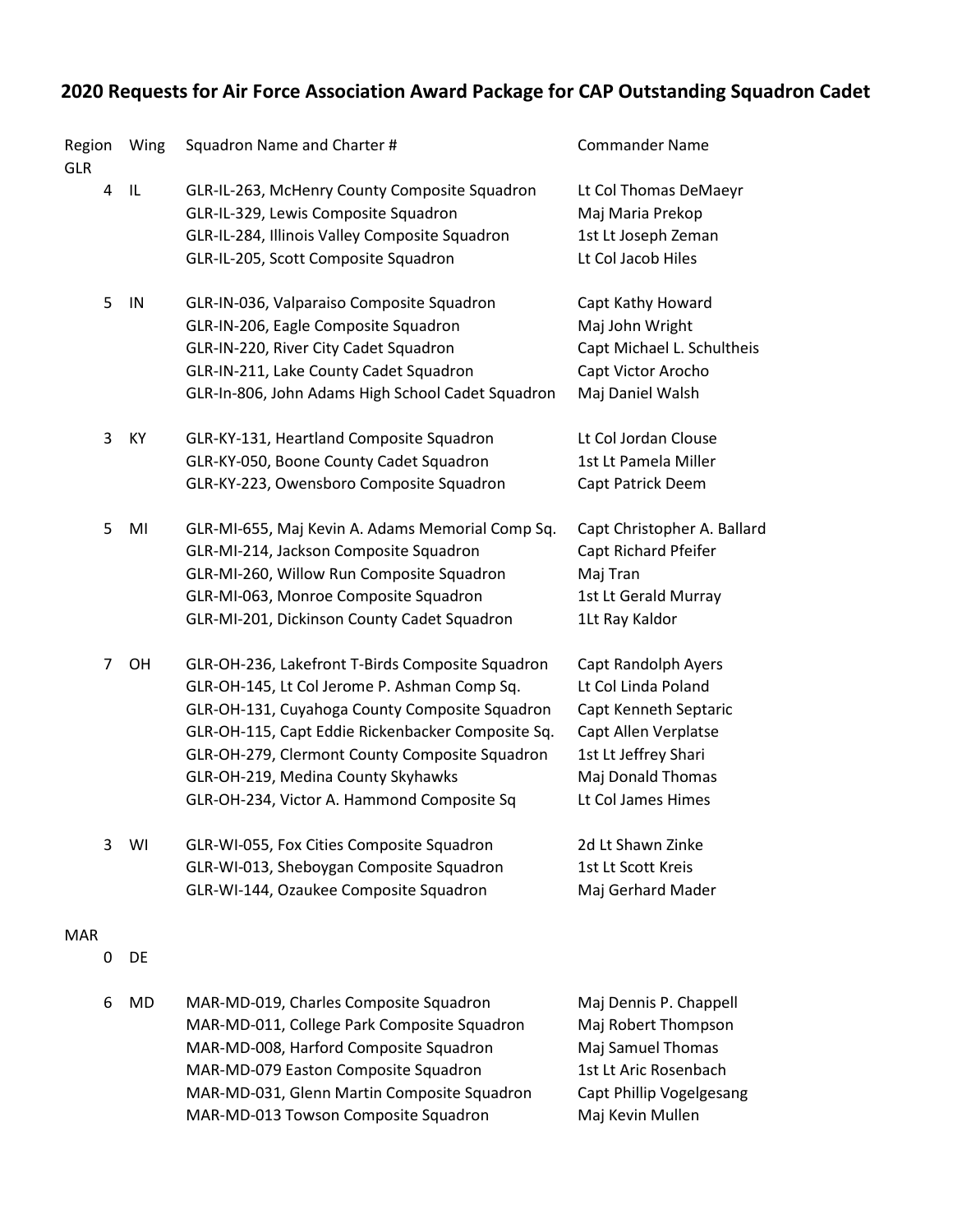|            |              | Nat       |                                                  |                           |
|------------|--------------|-----------|--------------------------------------------------|---------------------------|
|            | 3            | Cap       | MAR-DC-060, Challenger 1 Cadet Squadron          | 1st Lt Justin Strait      |
|            |              |           | MAR-DC-053, Fairfax Composite Squadron           | 1st Lt Chris Freedlander  |
|            |              |           | MAR-DC-026, Arlington Composite Squadron         | Maj Kevin Matthews        |
|            | 10           | <b>NC</b> | MAR-NC-300, Union County Composite Squadron      | Maj Thomas Conroy         |
|            |              |           | MAR-NC-307, Guilford Composite Squadron          | 1st Lt Abby Feinstein     |
|            |              |           | MAR-NC-111, 111th Search and Rescue Comp. Sq.    | Maj Sherry Haskell        |
|            |              |           | MAR-NC-048, Raleigh Wake Composite Squadron      | 1st Lt. Christopher Cozzi |
|            |              |           | MAR-NC-126, Goldsboro Composite Squadron         | 1st Lt Jordana Heath      |
|            |              |           | MAR-NC-305, Elizabeth City Composite Squadron    | 1st Lt Kenneth King       |
|            |              |           | MAR-NC-007, Fayetteville Composite Squadron      | Lt Col Travis D. Pope     |
|            |              |           | MAR-NC-057, Tar River Composite Squadron         | 1st Lt Liz Dunster        |
|            |              |           | MAR-NC-170, Brunswick County Composite Sq        | 1st Lt H. Karl Noffke     |
|            |              |           | MAR-NC-124, Hickory Composite Squadron           | Adam Roig                 |
|            | 3            | <b>SC</b> | MAR-SC-075, Sumter Composite Squadron            | Lt Col George A. Stanley  |
|            |              |           | MAR-SC-020 Florence Composite Squadron           | Lt Jane Proell            |
|            |              |           | MaR-SC-113 ACE Basin Composite Squadron          | Capt Rachel Mercer        |
|            | 9            | VA        | MAR-VA-102, Prince William Composite Squadron    | Lt Col Timothy P. Day     |
|            |              |           | MAR-VA-130, Burke Composite Squadron             | 1st Lt Sara Demyanovich   |
|            |              |           | MAR-VA-088, Newport News Composite Squadron      | Lt Col Bruce Munger       |
|            |              |           | MAR-VA-035, Tidewater Composite Squadron         | Maj Robin D. Haight       |
|            |              |           | MAR-VA-007, William P. Knight Composite Squadron | 1st Lt Adi Karisik        |
|            |              |           | MAR-VA-017, Lynchburg Composite Squadron         | Lt Col Edward L. Williams |
|            |              |           | MAR-VA-108, Fredericksburg Composite Squadron    | Capt Bobby Cockram        |
|            |              |           | MAR-VA-117, Leesburg Composite Squadron          | Maj David Thornton        |
|            |              |           | MAR-VA-040, Winchester Composite Squadron        | 1st Lt Noel Morrison      |
|            | $\mathbf{2}$ | WV        | MAR-WV-033, Elkins Composite Squadron            | Maj Kathleen Dawson       |
|            |              |           | MAR-WV-113, Mid-Valley Composite Squadron        | Capt Jason A. Hudak       |
| <b>NCR</b> |              |           |                                                  |                           |
|            | 1            | IA        | NCR-IA-041, 41st Iowa Composite Squadron         | Lt Col Donald Hahn        |
|            | 0            | KS        |                                                  |                           |
|            | 4            | MN        | NCR-MN-042, St Paul Composite Squadron           | Maj Ralph Delperdang      |
|            |              |           | NCR-MN-130, 130th Composite Squadron             | Capt David Sublette       |
|            |              |           | NCR-MN-122, Saint Criox Composite Squadron       | Maj Jackson Maddux        |
|            |              |           | NCR-MN-048, Mankato Composite Squadron           | Lt Col Janelle Gates      |
|            | 4            | MO        | NCR-MO-110, Wentxville Compoaite Squadron        | Maj Jen Smith             |
|            |              |           | NCR-MO-153, Fort Leonard Wood Composite Sq       | 1Lt Michelle Spurgeon     |

NCR-MO-139, Warrensburg Composite Squadron Maj Karen Pearson NCR-MO-140 Platte Valley Composite Squadron 1Lt Michael Spry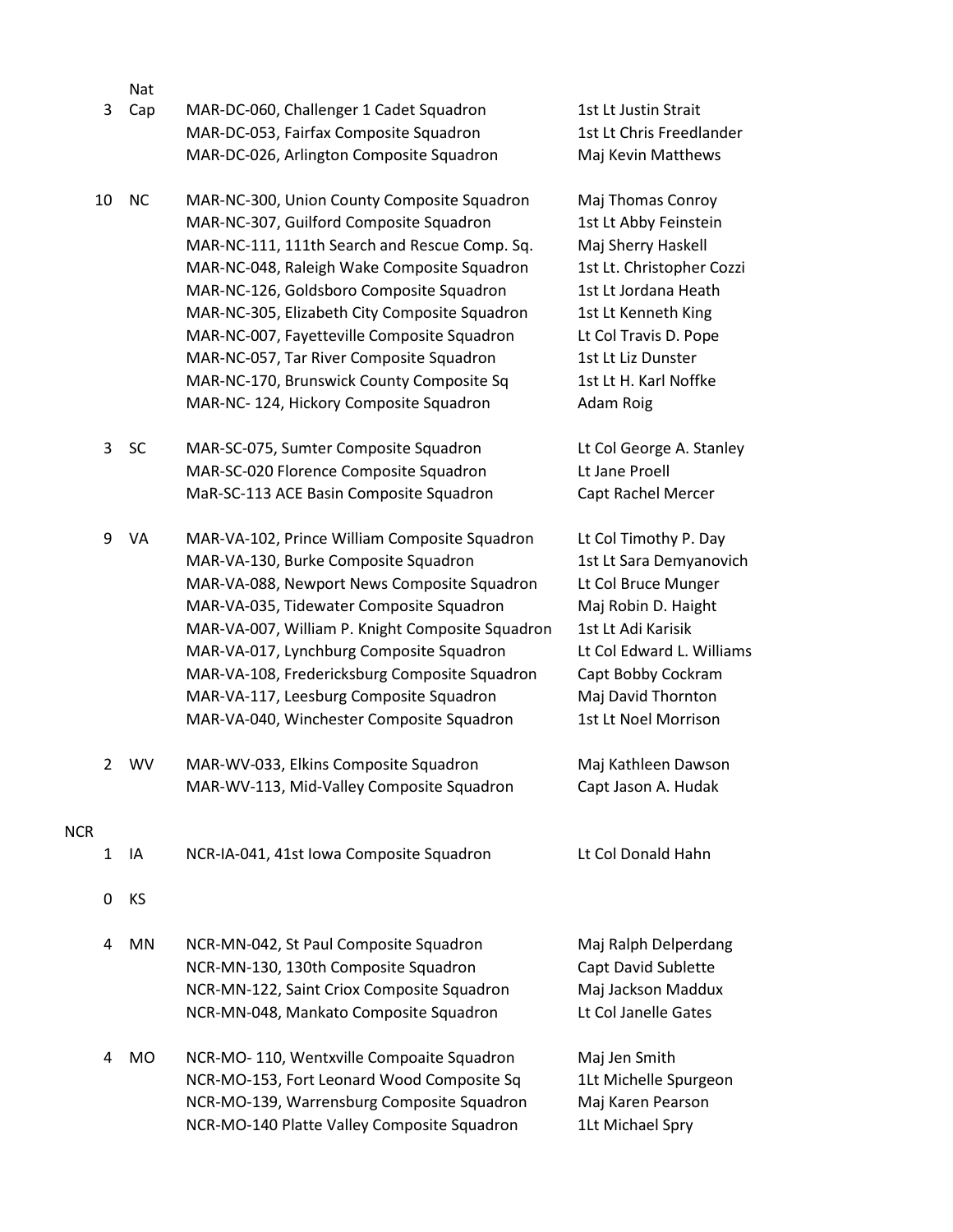|            | 9              | <b>NE</b> | NCR-NE-019, Omaha Composite Squadron               | Maj John Pineda             |
|------------|----------------|-----------|----------------------------------------------------|-----------------------------|
|            |                |           | NCR-NE-800, Burke High School Cadet Squadron       | Capt LeeAnn Vaughan         |
|            |                |           | NCR-NE-010, Fremont Cadet Squadron                 | 1st Lt Greg Vaughn          |
|            |                |           | NCR-NE-089, 99th Pursuit Composite Flight          | Lt Col Frederick Montgomery |
|            |                |           | NCR-NE-094, Tri-Cities Composite Squadron          | 1st Lt Christopher Anderson |
|            |                |           | NCR-NE-073, Sand Hills Composite Squadron          | Capt Charles Moe            |
|            |                |           | NCR-NE-093 Lee Bird Composite Squadron             | 1st Lt Thomas Moore         |
|            |                |           | NCR-NE-004, Columbus Composite Squadron            | 2dLt Andrew Jenkinson       |
|            |                |           | NCR-NE-058, 155th Composite Squadron               | 1st Lt Thomas Guilford      |
|            | $\overline{2}$ | <b>ND</b> | NCR-ND-119, The 119th ANG Cadet Squadron           | Lt Col Troy Krabbenhoft     |
|            |                |           | NCR-ND-119, The 119th ANG Cadet Squadron           | Lt Col Troy Krabbenhoft     |
|            | 3              | SD        | NCR-SD-038, Pierre Composite Squadron              | 1st Lt Matthew Tennant      |
|            |                |           | NCR-SD-033, Miller Flight                          | Capt Richard Rezac          |
|            |                |           | NCR-SD-068 Crazy Horse Composite Squadron          | Capt Donald Weiand          |
| <b>NER</b> |                |           |                                                    |                             |
|            | $\mathbf{1}$   | <b>CT</b> | NER-CT-075, Thames River Composite Squadron        | Maj J. Scott Farley         |
|            | $\mathbf{1}$   | ME        | NER-ME-077, Auburn Lewiston Composite Squadron     | Maj Mark Hyland             |
|            | 5              | MA        | NER-MA-071, Pilgrim Composite Squadron             | Maj Phillip J. Balboni      |
|            |                |           | NER-MA-043, Hanscom Composite Squadron             | Maj Marc S. Vaccarello      |
|            |                |           | NER-MA-015, Westover Composite Squadron            | Lt Col Claire Belden        |
|            |                |           | NER-MA-007, Goddard Cadet Squadron                 | Maj Kent Hartig             |
|            |                |           | NER-MA-059, Lt Col Frank Pocher Min Man Comp Sq    | Maj Theodore Johnson        |
|            | 1              | <b>NH</b> | NER-NH-037, Highlanders Cadet Squadron             | Capt Adam Behr              |
|            | 5              | <b>NJ</b> | NER-NJ-074, Group 225                              | Maj Julio Pastoriza         |
|            |                |           | NER-NJ-097, Teterboro Composite Squadron           | Lt Col Kevin Sands          |
|            |                |           | NER-NJ-073, Curtiss-Wright Composite Squadron      | 1st Lt Alisa Vural          |
|            |                |           | NER-NJ-102, Captain "Bud" Jackson Composite Sq     | Capt Sachin Adbe            |
|            |                |           | NER-NJ-107 Delaware Valley Composite Squadron      | Maj Sharon Scheller         |
|            | 16             | <b>NY</b> | NER-NY-117, Col Francis S. Gabreski Cadet Squadron | Maj Nathan Hillard          |
|            |                |           | NER-NY-292, Broome-Tioga Composite Squadron        | 1st Lt Pamela Lipko         |
|            |                |           | NER-NY-402, Jamestown Composite Squadron           | Lt Col Ellen Maternowski    |
|            |                |           | NER-NY-283, Twin Tiers Cadet Squadron              | Capt Elizabeth Milewski     |
|            |                |           | NER-NY-311, 9th Suffolk Cadet Squadron             | Maj Warren M. Weiss         |
|            |                |           | NER-NY-116, Niagara Falls Composite Squadron #1    | Capt Brian Wells            |
|            |                |           | NER-NY-301, Phoenix Composite Squadron             | Capt Alexis Almonte         |
|            |                |           | NER-NY-253, Batavia Composite Squadron             | Capt John VanderSypen       |
|            |                |           | NER-NY-153, Leroy R. Grumman Cadet Squadron        | 2d Lt Kaitlyn Erthal        |
|            |                |           | NER-NY-189, Thunderbolts Cadet Squadron            | 1st Lt John Attanasio       |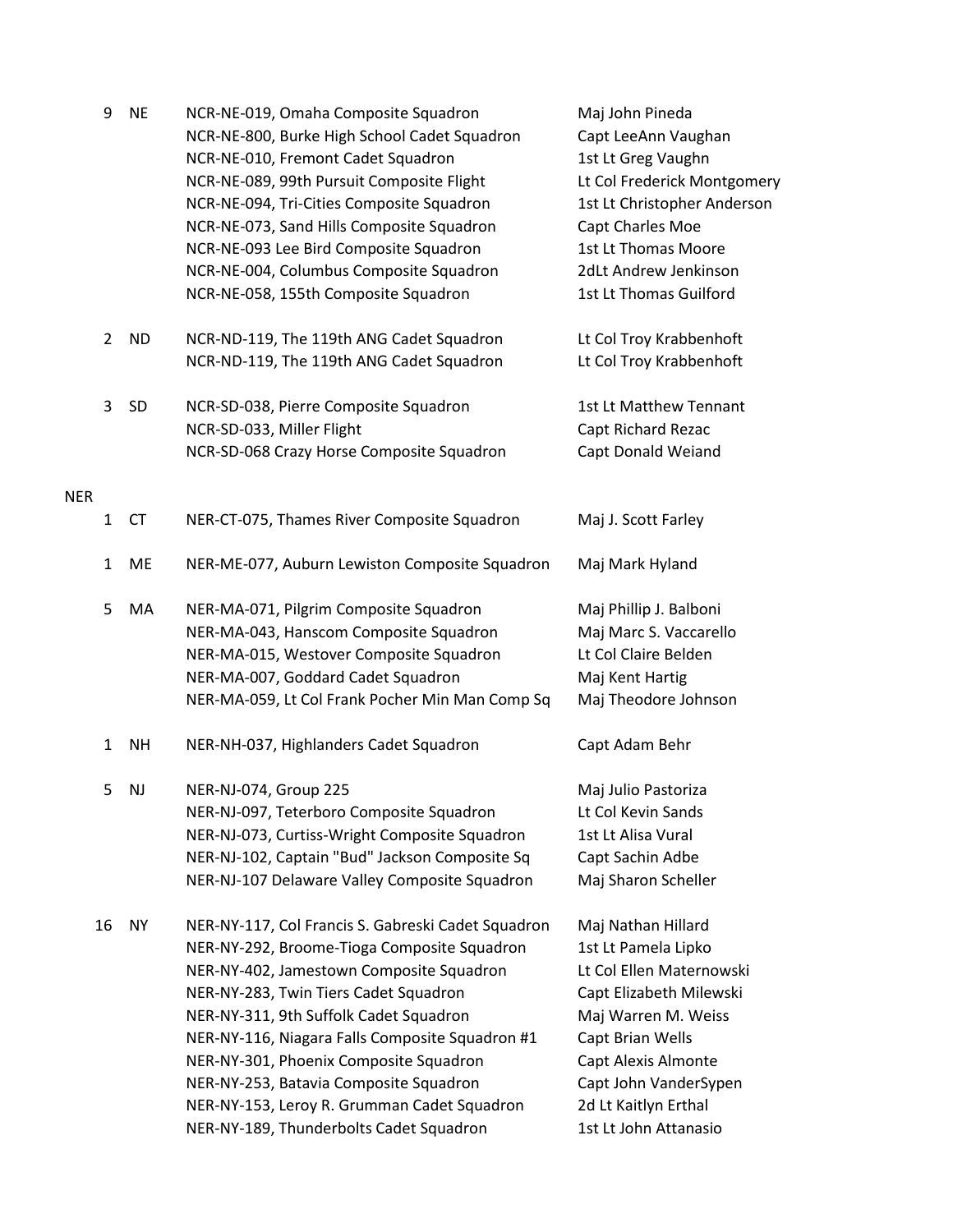|   |                | NER-NY-415, Capt Luke C Wullenwaber Comp Sq<br>NER-NY-408, F.R. Sussey Composite Squadron<br>NER-NY-417, Stalwart Cadet Squadron<br>NER-NY-273, Rochester Composite Squaron<br>NER-NY-048 - Westchester Cadet Squadron 1                                                                                                                     | Maj Steven Schiher<br>1st Lt Robert Dalton<br>Maj David Saldana<br>Capt John McGarvey<br>Capt Jennifer Moon                                           |
|---|----------------|----------------------------------------------------------------------------------------------------------------------------------------------------------------------------------------------------------------------------------------------------------------------------------------------------------------------------------------------|-------------------------------------------------------------------------------------------------------------------------------------------------------|
| 7 | PA             | NER-PA-021, York Composite Squadron 301<br>NER-PA-507, Elk County Composite Squadron<br>NER-PA-292, Mt Pocono Composite Squadron 207<br>NER-PA-045, Harrisburg International Comp Sq. 306<br>NER-PA-146, Doylestown Composite Squadron 907<br>MER-PA-258, Cambria County Composite Squadron<br>MER-PA-133 Golden Triangle Composite Squadron | Capt Jill Genco<br>1st Lt Solomon Reffo<br>1st Lt Tonya Schriner<br>Capt Rich Burdette<br>Capt Tom Quijnn<br>Lt Garrett Baker<br>Maj Adam Springmeyer |
| 0 | R <sub>l</sub> |                                                                                                                                                                                                                                                                                                                                              |                                                                                                                                                       |
| 0 | VT             |                                                                                                                                                                                                                                                                                                                                              |                                                                                                                                                       |
| 2 | AK             | PCR-AK-015, Anchorage Polaris Composite Squadron<br>PCR-AK-017, Arcturus Squadron                                                                                                                                                                                                                                                            | 1Lt Andrew Gecsedi<br>Lt Col Jim MacCarthy                                                                                                            |
| 3 | CA             | PCR-CA-112, Fresno Composite Squadron<br>PCR-CA-292, Los Angeles Cadet Squadron 138<br>PCR-CA-204, Camarillo Composite Squadron                                                                                                                                                                                                              | 2d Lt Brian Agbayani<br>Lt Col Charles Wiest<br>1st Lt Todd Krueger                                                                                   |
| 1 | H <sub>l</sub> | PCR-HI-066 Hickam Composite Squadron                                                                                                                                                                                                                                                                                                         | Capt Kess Holmes                                                                                                                                      |
| 0 | <b>NV</b>      |                                                                                                                                                                                                                                                                                                                                              |                                                                                                                                                       |
| 7 | 0R             | PCR-OR-073, Columbia Composite Squadron<br>PCR-OR-016, Klamath Falls Composite Squadron<br>PCR-OR-065, Aurora Composite Squadron                                                                                                                                                                                                             | Lt Col Scott Maguire<br>Capt Brian Smith<br>1st Lt Garry Bales<br>Capt Mauree Donahue<br>Revier                                                       |
|   |                | PCR-OR-008, Gorge Composite Squadron<br>PCR-OR-009, McMinnville Composite Squadron                                                                                                                                                                                                                                                           | Lt Col Timothy Paquin                                                                                                                                 |
|   |                | PCR-OR-037, Grants Pass Composite Squadron<br>PCR-OR-042, Salem Composite Squadron                                                                                                                                                                                                                                                           | 1st Lt John Price<br>Maj Paul Young                                                                                                                   |
| 5 | <b>WA</b>      | PCR-WA-003, Spokane Composite Squadron<br>PCR-WA-004, Pangborn Composite Squadron<br>PCR-WA-001, Washington Wing<br>PCR-WA-002, Green River Composite Squadron<br>PCR-WA-050, Overlake Composite Squadron                                                                                                                                    | Lt Col Jamie Treat<br>Capt Morris E. Hahn<br>Capt Zachary Lam<br>Capt Alex Lepeska<br>Maj Clement Ng                                                  |

 $\mathbf 0$ 

 $\mathbf 0$ 

 $\overline{2}$ 

 $\mathbf 0$ 

PCR

NER-NY-388 James P. O'Connor Composite Squadron 1st Lt Richard Jensen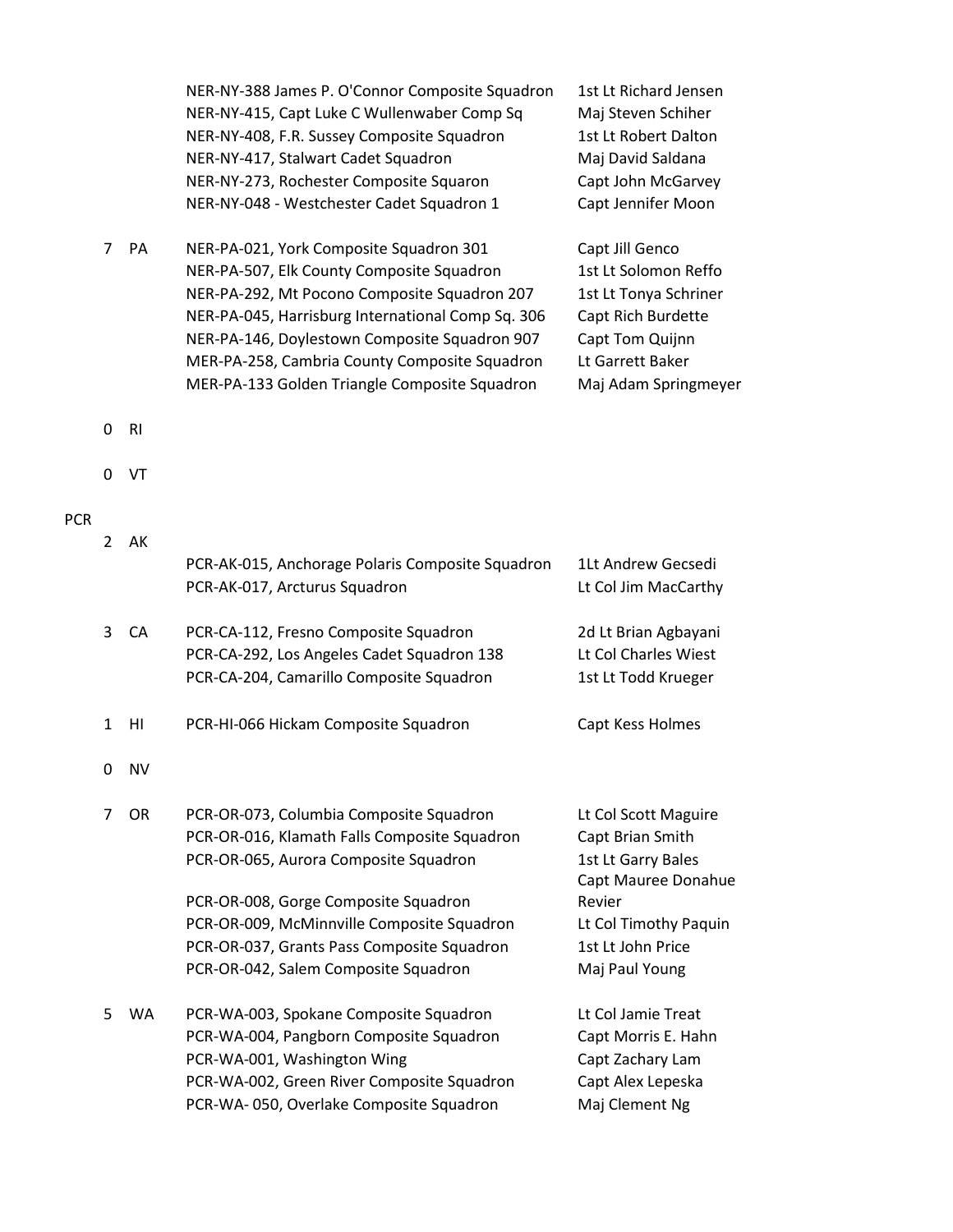| mvuv       | 4              | CO        | RMR-CO-147, Thompson Valley Composite Squadron<br>RMR-CO-189, Mesa Verde Composite Squadron<br>RMR-CO-181, Steamboat Springs Composite Sq<br>RMR-CO-159, Air Academy Cadet Squadron                                                                                                                                                                                                                                                                                | Capt Alex D. Nuckols<br>Capt Kaleb Todd<br>1st Lt Timothy Walsh<br>1st Lt Christina Jones                                                                                                                                                       |
|------------|----------------|-----------|--------------------------------------------------------------------------------------------------------------------------------------------------------------------------------------------------------------------------------------------------------------------------------------------------------------------------------------------------------------------------------------------------------------------------------------------------------------------|-------------------------------------------------------------------------------------------------------------------------------------------------------------------------------------------------------------------------------------------------|
|            | 0              | ID        |                                                                                                                                                                                                                                                                                                                                                                                                                                                                    |                                                                                                                                                                                                                                                 |
|            | 0              | MT        |                                                                                                                                                                                                                                                                                                                                                                                                                                                                    |                                                                                                                                                                                                                                                 |
|            | $\mathbf{1}$   | UT        | RMR-UT-080, Blackhawk Cadet Squadron                                                                                                                                                                                                                                                                                                                                                                                                                               | 1st Lt Randy Mansfield                                                                                                                                                                                                                          |
| <b>SER</b> | $\mathbf{1}$   | <b>WY</b> | RMR-WY-066, Cheyenne Composite Squadron                                                                                                                                                                                                                                                                                                                                                                                                                            | Capt Todd DePorter                                                                                                                                                                                                                              |
|            | 4              | AL        | SER-AL-087, Bessemer Composite Squadron<br>SER-AL-134, General Joe Wheeler Composite Sq<br>SER-AL-032, Maxwell Composite Squadron<br>SER-AL 126, Springville Cadet Squadron                                                                                                                                                                                                                                                                                        | 1st Lt Valerie Sawyer<br>Lt Col R. Brian Williams<br>Capt Bob Colley<br>Capt Kenneth McEntrye                                                                                                                                                   |
|            | 8              | FL.       | SER-FL-243, North Tampa-Lutz Cadet Squadron<br>SER-FL-463, 463rd Composite Squadron<br>SER-FL-432, Tallahassee Composite Squadron<br>SER-FL-024, Stuart Composite Squadron<br>SER-FL-259, Central Florida Composite Squadron<br>SER-FL-123, South Brevard Composite Squadron<br>SER-FL-116, Seminole Composite Squadron<br>SER-FL-335, Venice Cadet Squadron                                                                                                       | 1st Lt Sean Fox<br>Lt Col Carolyn Fresndeda<br>Capt Ken Jacobs<br>Capt Earl J. Webb<br>1st Lt Nina Burks<br>Maj Michael Harrison<br>Capt Richard Ross<br>Lt Col Tom Trammell                                                                    |
|            | 4              | GA        | SER-GA-452, Clarke County Composite Squadron<br>SER-GA-815, Rockdale County Cadet Squadron<br>SER-GA-160, Forsyth County Cadet Squadron<br>SER-GA-108, Whitefield-Murray Cadet Squadron                                                                                                                                                                                                                                                                            | Capt Craig Boozer<br>Capt Natalie Hannans<br>Lt Col Chris Auger<br>Capt Eric Rochelle                                                                                                                                                           |
|            | $\overline{2}$ | MS        | SER-MS-111, Madison Cadet Squadron<br>SER-MS-057, Golden Triangle Composite Squadron                                                                                                                                                                                                                                                                                                                                                                               | 1st Lt Teresa Crum<br>Lt Col Andrew Yingst                                                                                                                                                                                                      |
|            | 10             | PR        | SER-PR-051, Maj William Biaggi Cadet Squadron<br>SER-PR-066, Cabo Rojo Cadet Squadron<br>SER-PR-068, Lajas Cadet Squadron<br>SER-PR-013, San German Cadet Squadron<br>SER-PR-034, Arecibo Cadet Squadron<br>SER-PR-079, Moca High School Cadet Squadron<br>SER-PR-123 Cesareo Rosa-Nieves Cadet Squadron<br>SER-PR-104, Guanica High School Cadet Squadron<br>SER-PR-161, Capt Saulo Solis Molina Cadet Squadron<br>SER-PR-094, Lt Col Elsa M Soto-Torres Cadet Sq | 1st Lt William Baez<br>1st Lt Julie G. Rivera<br>1st Lt Julio D. Irizarry<br><b>1st Lt Yamil Torres</b><br>Capt Pablo Velez<br>1st Lt Samuel J. Mercado<br>Lt Col Felix Davila<br>1st Lt Marilyn Quiles<br>Maj Linette Lugo<br>1Lt Gonzalo Ruiz |

## RMR